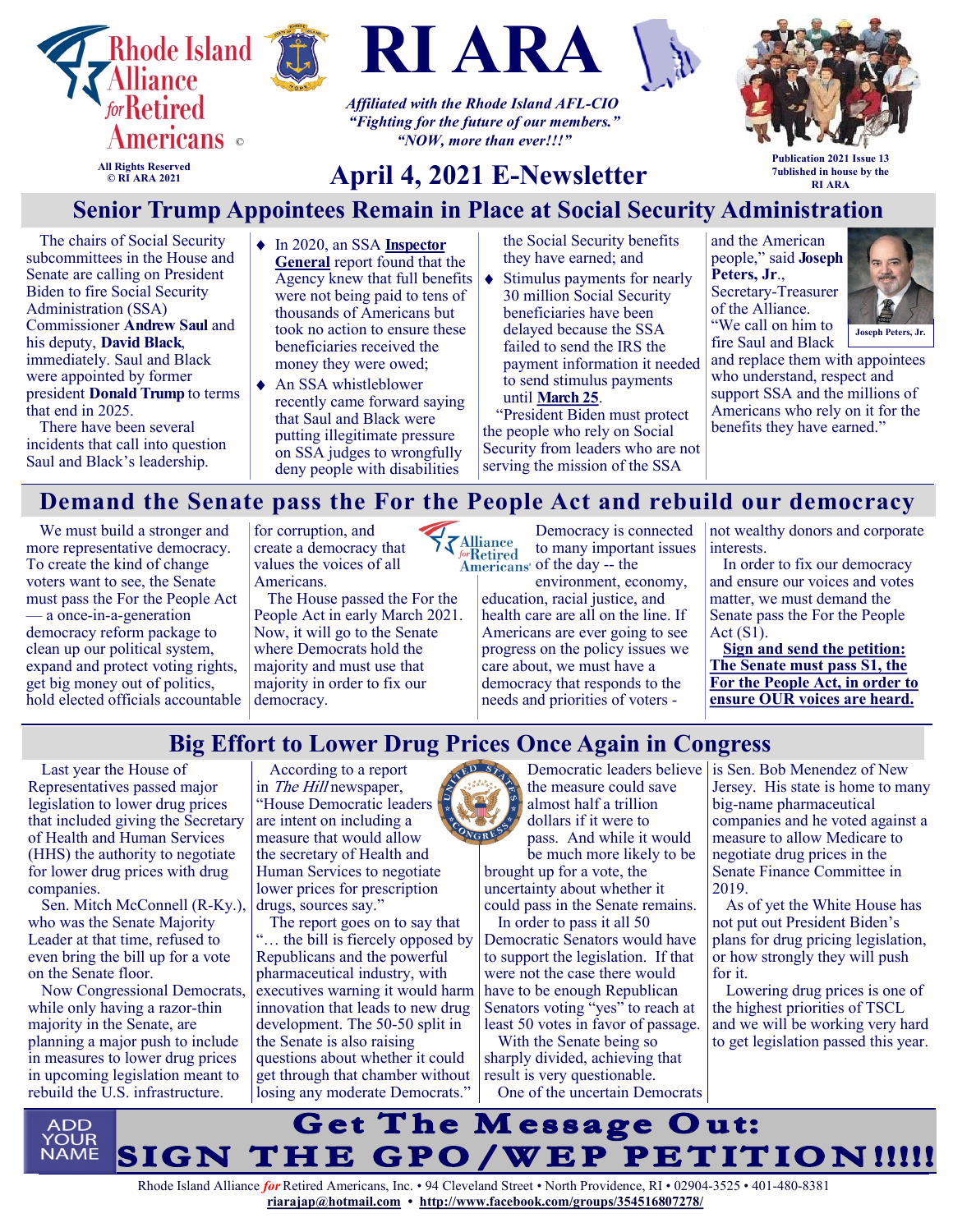## **How the COVID-19 Relief Bill Helps Older Adults and People with Disabilities**

The recent COVID-19 relief bill, the **[American Rescue](https://www.congress.gov/bill/117th-congress/house-bill/1319/text)  [Plan](https://www.congress.gov/bill/117th-congress/house-bill/1319/text)** (ARP), makes important changes to help older adults, people with disabilities, and families amid the pandemic and its economic fallout. The \$1.9 trillion package signed into law by President Biden includes several of the Medicare Rights Center's priorities and related reforms that will ease health care access and affordability, strengthen economic security, and advance equity. Key provisions include:

**Medicaid HCBS**. The ARP provides much-needed funding for Medicaid home and community-based services (HCBS), boosting the federal government's matching rate by 10% for one year (April 1, 2021 through March 31, 2022). States must maintain their current HCBS spending to qualify for the enhanced funds and can use the additional dollars in a variety of ways—specifically, to "implement, or supplement the implementation of, one or more activities to enhance, expand, or strengthen" Medicaid HCBS. As the Kaiser Family

of initiatives that states might fund include bolstering the workforce by supporting direct care workers, family caregivers, and/or HCBS providers adversely affected by the pandemic; offering services to address the pandemic's impact

on seniors and people with disabilities; and/or increasing the number of people receiving HCBS."

**Community Living Programs**. The ARP further supports community living by bolstering initiatives that can help people with Medicare maintain their health and independence, such as those authorized by the Older Americans Act, the Low Income Home Energy Assistance Program, housing supports and homelessness prevention, as well as the Supplemental Nutrition Assistance Program and other nutrition programs.

Foundation **[explains](https://www.kff.org/medicaid/issue-brief/potential-impact-of-additional-federal-funds-for-medicaid-hcbs-for-seniors-and-people-with-disabilities/?eType=EmailBlastContent&eId=6bc6b26d-765a-4194-904e-94fb0b3cbabd)**, "examples Improvement Organizations to **Nursing Homes**. To improve nursing home care and resident rights, the ARP funds state strike teams to assist with clinical care, infection control, and staffing. It also directs Quality



protocols to help prevent and mitigate COVID-19, allocates additional funding to state long-term care ombudsman programs, and

develop and distribute

funds the Elder Justice Act through 2022.

**Economic Stimulus**. The ARP authorizes another round of economic relief payments. People with adjusted gross incomes (AGI) up to \$75,000 (\$150,000 for couples) are eligible for the full \$1,400 (\$2,800 for couples) plus \$1,400 for each dependent, including adults. This is an important change from the previous dependent payments, which were limited to children. The stimulus amount phases out more quickly than under previous bills, reaching zero for those with incomes above \$80,000 (\$160,000 for couples).

**Financial Assistance**. Separately, the law expands the child tax credit, allowing qualifying families and grandfamilies to receive up to \$3,000 per child aged 6-17 and \$3,600 per child under 6. Beginning in 2021, it also increases the maximum earned

income tax credit from \$530 to \$1,500 for childless workers up to age 64 and raises the income limit for the credit from \$16,000 to approximately \$21,000.

**Employment Supports**. The ARP extends the \$300 per week federal increase to unemployment benefits through September 6, 2021, and continues the paid leave tax credit through September 30, 2021, increasing the total wages an employer can claim (from \$10,000 to \$12,000 per employee).

The Medicare Rights Center welcomes these improvements, and urges additional reforms to help older adults, people with disabilities, and their families obtain needed health and economic supports during the pandemic and beyond. Most urgently, this includes easing and expediting Medicare enrollment and ensuring access to affordable COVID-19 care, treatment, and vaccines. We look forward to continuing to work with Congress and the administration to advance these important goals.

## **7 Must Have Documents for Senior Citizens**

 $\bullet$ 

7 Docs for Seniors

Do you have parents that are senior citizens, retired or aging with declined health? What about healthy active parents or yourself? It is never too early to have your wishes in writing for that 'just in case' moment. Here is a list of 7 documents every senior citizen should have and provide the contact information of the attorney that has the information on file.

Start by having your attorney prepare the following documents:

- **Will and estate plan** so that upon your death your assets will pass exactly as you intend. Don't let state law decide who inherits your estate.
- **Durable power of attorney** so that someone you trust can make decisions on your behalf in the event

you are unable to do so.

- $\bullet$ **Prepare an advanced medical directive (living will)** so that someone is empowered to make medical decisions on your behalf and in accordance with your wishes if you cannot.
- **Retirement and disability plans** so that your care upon retirement or disability is not left to chance.
- **Review all private and governmental benefits** to which you may be entitled, including life and health insurance, government assistance programs, private pension and benefit plans, to insure that you receive the maximum benefits to which you are entitled.
- **Comprehensive summary**

**of assets and benefits**, including all bank accounts, savings accounts, CDs and other assets together with all benefits for which you are or may be eligible. Ensure your assets and benefits can be readily identified.

**Important Papers Packet** containing vital documents and your comprehensive summary of assets and benefits. The packet should include copies of your Social Security card, life insurance policies, will, military discharge papers, medical alerts, names and addresses of your physicians, immunization records, other important medical information, including allergies, deeds, and titles or bills of sale of

particularly valuable property, such as fine jewelry.

Even if you do not have these documents or only a few, do not be overwhelmed. Getting the documents in place is not as daunting as it may seem. The challenges usually come when the documents are NOT in place. Save the time and headaches by taking care of this today.

Having an important document checklist for the senior citizen in your life can help you keep everything organized and keep yourself prepared for the next steps of their life. Easing the stress of a time when our seniors may be unable to coordinate decisions on their own can make things a little easier. While it's hard to think about aging and moving on, you can make the transition as easy as possible on all parties.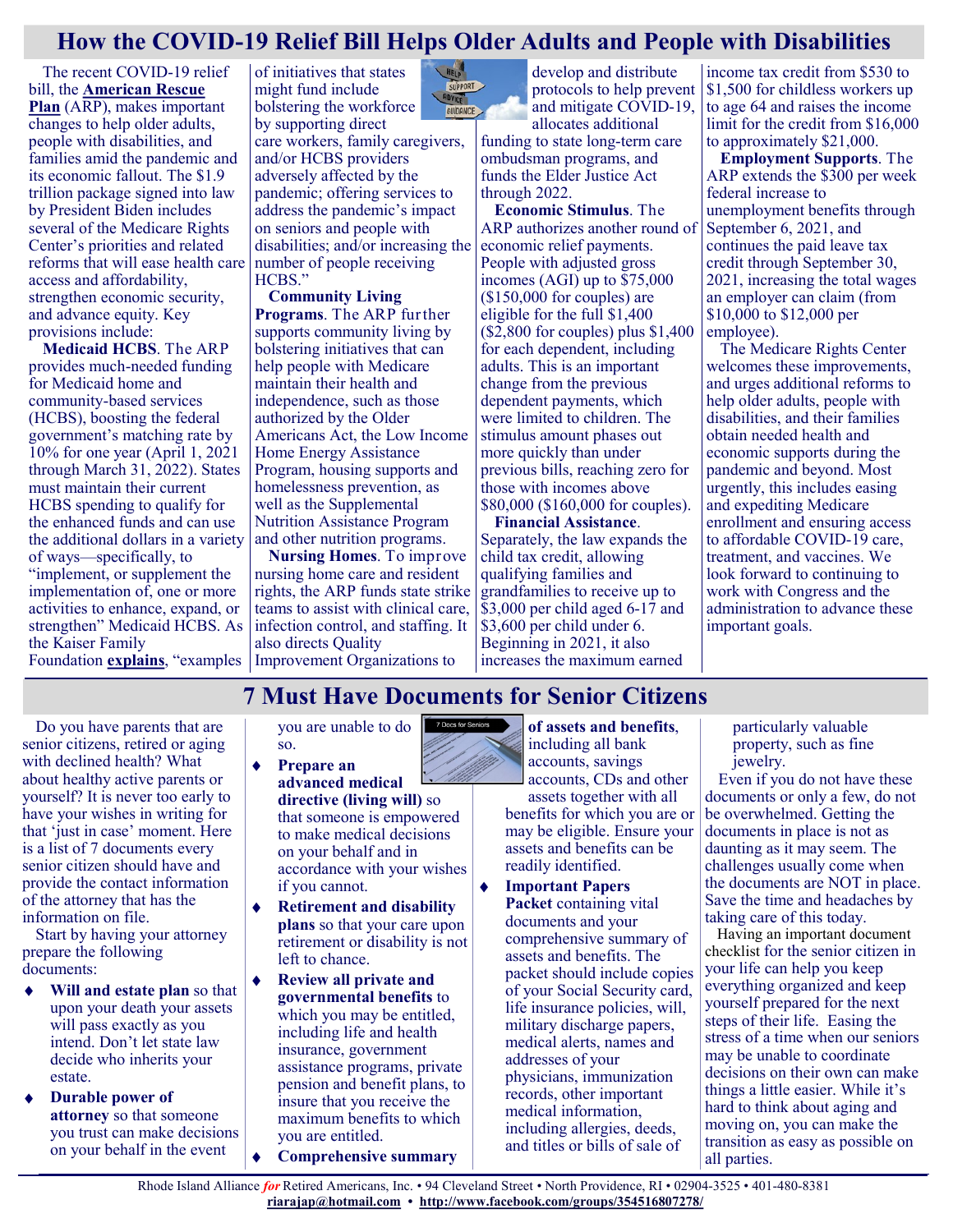# **Kaiser Family Foundation Answers Common Questions about Medicare Funding**

The Kaiser Family Foundation which covers inpatient (KFF) recently highlighted some common questions and answers about how the Medicare program is funded. According to the KFF FAQ, Medicare spending accounts for 21% of national health care spending and 12% of the federal budget. Its funding comes primarily from general revenues, payroll taxes, and premiums paid by beneficiaries.

Different Parts of Medicare are funded differently—Part A, hospital stays, some home health care, and hospice, is financed primarily through a tax on earnings paid by employers and employees. Payroll taxes accounted for 88% of Part A revenue in 2019. Part A has been the focus of some significant conversation recently because the Medicare Hospital Insurance (HI) trust fund, out of which Medicare Part A benefits are paid—is projected to be



MEDICARE **depleted** in 2026, just five years from now. The FAQ answers

common questions about Medicare financing, including questions about the HI trust fund, what depleted means, what happens if there is a shortfall, whether this has happened before, what factors affect the trust fund, and what the long-term outlook is for Medicare financing.

Crucially, the report highlights that while some reports describe **[Family Foundation](https://www.kff.org/medicare/issue-brief/faqs-on-medicare-financing-and-trust-fund-solvency/)**.

the trust fund as heading towards "bankruptcy" or "going broke," "it is important to note that the Medicare program will not cease to operate if assets are fully depleted, because revenue will continue flowing into the fund from payroll taxes and other sources. Based on data from Medicare's actuaries, in 2026 Medicare will be able to cover 94% of Part A benefits spending."

**[Read the FAQ from Kaiser](https://www.kff.org/medicare/issue-brief/faqs-on-medicare-financing-and-trust-fund-solvency/)** 

## **Social Security Recipients to Get Third Stimulus Check Next Week**

Millions of seniors who didn't file a 2019 or 2020 tax return could receive a third stimulus check next week. After **[receiving](https://www.kiplinger.com/retirement/social-security/602504/social-security-recipients-to-get-delayed-third-stimulus-checks-after-ssa-sends-data-to-irs)  [data from the Social Security](https://www.kiplinger.com/retirement/social-security/602504/social-security-recipients-to-get-delayed-third-stimulus-checks-after-ssa-sends-data-to-irs)  [Administration \(SSA\) on](https://www.kiplinger.com/retirement/social-security/602504/social-security-recipients-to-get-delayed-third-stimulus-checks-after-ssa-sends-data-to-irs)  [March 25](https://www.kiplinger.com/retirement/social-security/602504/social-security-recipients-to-get-delayed-third-stimulus-checks-after-ssa-sends-data-to-irs)**, the IRS says it has already started reviewing, validating, and testing the information needed to process third stimulus payments for approximately 30 million seniors. Assuming there are no problems, the IRS expects to finish that work and begin processing payments by the end of this week. These seniors will generally get their stimulus

payment in the same way they get their regular Social Security benefits. Since most of these payments will be paid electronically through direct deposits or to existing **[Direct Express](https://www.fiscal.treasury.gov/directexpress/)** debit cards, the funds should be available on April 7 for many seniors.

Third stimulus payments are generally based on information found on your 2019 or 2020 tax return. However, since some Social Security recipients don't file tax returns, the IRS didn't have the necessary information



in its computer systems to process third-round stimulus payments. That's why the tax agency needed data from the SSA to send out checks to

seniors who haven't file a recent tax return.

Many people who receive Social Security benefits who filed a 2019 or 2020 return, or who used the IRS's Non-Filers tool last year, already received a third stimulus check. The IRS's statement about payments arriving on April 7 applies to people receiving Social Security, Supplemental Security Income

(SSI), or Railroad Retirement Board (RRB) benefits who didn't file a 2019 or 2020 tax return or didn't use the Non-Filers tool. The IRS is still reviewing data received from the Department of Veterans Affairs for people who receive VA benefits, so payments to them will come later.

Most Social Security, SSI, and RRB beneficiaries who are eligible for a third stimulus check don't need to take any action to receive a payment (**[not](https://www.kiplinger.com/taxes/602421/who-wont-get-a-third-stimulus-check-not-everyone-is-eligible)  [everyone is eligible](https://www.kiplinger.com/taxes/602421/who-wont-get-a-third-stimulus-check-not-everyone-is-eligible)**)...**[Read](https://www.msn.com/en-us/money/personalfinance/social-security-recipients-to-get-third-stimulus-check-next-week/ar-BB1f8n0S?ocid=SK2DDHP)  [More](https://www.msn.com/en-us/money/personalfinance/social-security-recipients-to-get-third-stimulus-check-next-week/ar-BB1f8n0S?ocid=SK2DDHP)**

# **Expanding Medicare Advantage is a bad idea**

In an op-ed for **[Health](https://www.healthaffairs.org/do/10.1377/hblog20210304.136304/full/)  [Affairs](https://www.healthaffairs.org/do/10.1377/hblog20210304.136304/full/)**, Ken Terry and David Muehlestein explain why expanding the Medicare private insurance option to everyone or "Medicare Advantage for All" is a bad idea. Among other things, we can't distinguish among Medicare Advantage plans or prevent plans from jeopardizing the health and well-being of their members through narrow networks with poor quality providers, cumbersome administrative hurdles, inappropriate delays and denials of care and high out-of-pocket costs. According to one recent NBER paper by Jason Abaluck at Yale et al., picking the **[wrong](https://justcareusa.org/the-wrong-choice-of-medicare-advantage-plan-could-kill-you/)  [Medicare Advantage plan](https://justcareusa.org/the-wrong-choice-of-medicare-advantage-plan-could-kill-you/)  [could kill you.](https://justcareusa.org/the-wrong-choice-of-medicare-advantage-plan-could-kill-you/)**

**Here's what we know:**

Medicare Advantage per member **[costs are higher](https://justcareusa.org/medpac-traditional-medicare-consistently-costs-less-than-medicare-advantage/)  [than per member costs in](https://justcareusa.org/medpac-traditional-medicare-consistently-costs-less-than-medicare-advantage/)** 

#### **[traditional](https://justcareusa.org/medpac-traditional-medicare-consistently-costs-less-than-medicare-advantage/)  [Medicare](https://justcareusa.org/medpac-traditional-medicare-consistently-costs-less-than-medicare-advantage/)** and have been since Medicare Advantage's

- inception. More than one in three people in Medicare Advantage plans are in plans with narrow provider networks.
- ◆ In Alaska and Wyoming, fewer than five percent of people with Medicare are in MA plans. No MA plans are available in Alaska, and Wyoming has only one plan.
- ◆ Medicare Advantage plans are **[not as good at reining in](https://www.healthaffairs.org/doi/abs/10.1377/hlthaff.2020.02022?journalCode=hlthaff)  per-[member costs](https://www.healthaffairs.org/doi/abs/10.1377/hlthaff.2020.02022?journalCode=hlthaff)** as traditional Medicare. In 2019, MA costs increased 6.3 percent while traditional Medicare costs increased 2.4 percent. On average, per member payments to

Medicare Advantage are 2 percent higher than traditional Medicare.

Medicare Advantage plans profit handsomely from Medicare, with annual gross margins of \$1,608 per member between 2016 and 2018. They are driving up Medicare Part B premiums and **[draining the Medicare](https://www.commonwealthfund.org/blog/2021/options-extending-medicares-trust-fund-commonwealth-fund-solvency-series)  [Trust Fund](https://www.commonwealthfund.org/blog/2021/options-extending-medicares-trust-fund-commonwealth-fund-solvency-series)**.

#### **Here's what we don't know:**

Why does Medicare Advantage have faster cost growth per member than traditional Medicare?

Which, if any, Medicare Advantage plans offer better quality care than traditional Medicare? The **[data is not](https://www.ncbi.nlm.nih.gov/pmc/articles/PMC4089375/pdf/milq0092-0351.pdf)  [available](https://www.ncbi.nlm.nih.gov/pmc/articles/PMC4089375/pdf/milq0092-0351.pdf)**. Studies that report overall data on Medicare Advantage plans are misleading at best.

What's important to know is individual plan performance. Reports of average performance are analogous to saying that houses in a community are better than average. The question is which ones specifically.

- ◆ **[Data](https://www.healthaffairs.org/doi/10.1377/hlthaff.2015.0272)** show that people with high costs tend to leave Medicare Advantage at high rates.
- $\triangleleft$  Health insurers say they spend 20 to 40 percent less on care than traditional Medicare. We know that they are paying providers about the same rate as traditional Medicare. Which Medicare Advantage plans are withholding needed care and which are preventing costly overtreatment? How much money is going to profits and would that money be better spent on additional benefits?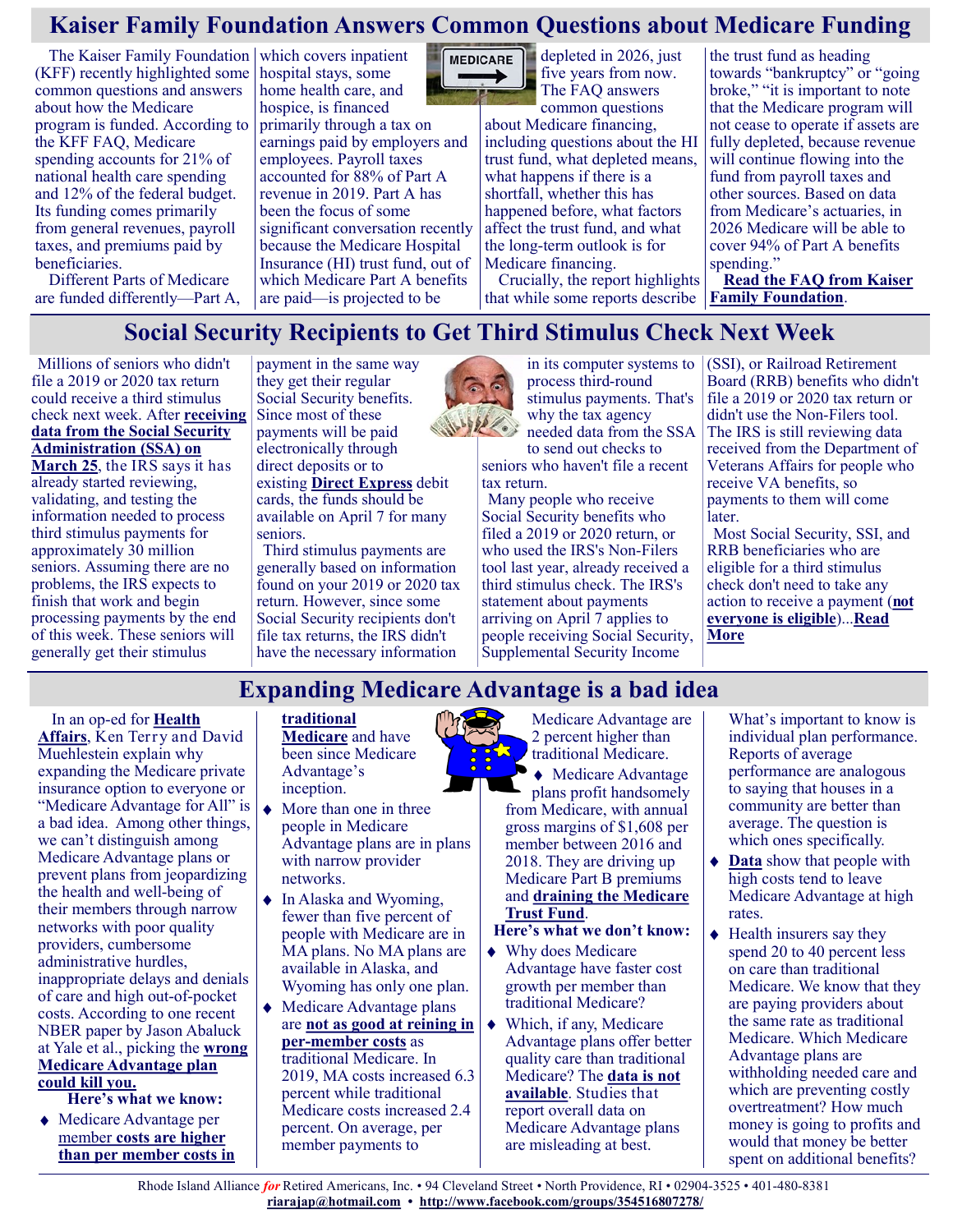# **Amazon dives deeper into health care**

Amazon's venture into healthcare through **[Haven](https://justcareusa.org/why-did-amazons-health-care-venture-fail/)** under Atul Gawande's leadership did not succeed as planned, but Amazon is still diving deep into the health care space. This summer it is launching a new health care initiative for workers across the nation. Amazon Care offers on-demand healthcare services, both telehealth and inperson.

Amazon Care has been around for Amazon employees since September 2019. It allows Amazon workers to get telehealth services–both primary care and urgent care–via the internet. It also affords workers who need at-home care from a health care professional inperson services. For example, people who need their blood drawn or their lungs listened to can schedule an appointment for a health care provider to come to them; they do not need to leave their homes.

Amazon Care also offers **[delivery of prescription](https://justcareusa.org/amazon-will-now-sell-prescription-drugs/)  [drugs](https://justcareusa.org/amazon-will-now-sell-prescription-drugs/)**. Right now, Amazon Care is still only available to Amazon workers and their families in Washington state. But, this summer it is expanding its telehealth services to Amazon workers and workers at other companies throughout the US. And, it is also expanding its inperson at-home services to Washington DC and Baltimore,

amazon among other cities. Amazon Care provides almost

instantaneous **[telehealth](https://justcareusa.org/coronavirus-older-adults-take-full-advantage-of-medicare-telehealth-benefit/)  [services](https://justcareusa.org/coronavirus-older-adults-take-full-advantage-of-medicare-telehealth-benefit/)**. The goal is for its virtual care to be quick and efficient; if successful, it will stand apart from its competitors. Moreover, unlike many of its competitors, Amazon Care allows for continuity of care, so that people can stay with one medical team rather than having to switch teams each time they need care.

To complement the telehealth and in-person services, there's an Amazon Care app that can nudge people to refill prescriptions and to get followup care when needed. People

can also schedule appointments through the app.

There's no information on what Amazon Care charges for its services. It appears that, at least for now, the cost is on top of insurance premiums for the workplace coverage employers offer. It's easy to imagine that, over time, it will be integrated into that coverage.

Amazon's press release does not indicate whether it plans to coordinate with Medicare. Given the amount of money in Medicare, it's hard to imagine it is not planning to do so. And, then, the question becomes, will Amazon Care drive down the cost of care and drive out its competitors?

# *Dear Marci***: Am I eligible for home health care?**

#### *Dear Marci,*

*I will soon be moving out of a skilled nursing facility (SNF). I may need additional physical therapy, but it will be difficult for me to leave my home. Am I eligible for home health care? -Peter (Pittsburgh, PA)*

Dear Peter,

It sounds like you may be eligible for home health care under Medicare's home health benefit. Home health care includes a wide range of health and social services delivered in your home to treat illness or injury. Medicare covers your home health care if:

1. **You are homebound, meaning it is extremely difficult for you to leave your home and you need help doing so.** The **[homebound](https://medicarerights.us15.list-manage.com/track/click?u=1621f54a596f3717c22815356&id=0d94b65106&e=88d22ba1fe)  [requirement](https://medicarerights.us15.list-manage.com/track/click?u=1621f54a596f3717c22815356&id=0d94b65106&e=88d22ba1fe)** can be met in additional ways during the **[coronavirus public](https://medicarerights.us15.list-manage.com/track/click?u=1621f54a596f3717c22815356&id=e682fd8d94&e=88d22ba1fe)  [health emergency](https://medicarerights.us15.list-manage.com/track/click?u=1621f54a596f3717c22815356&id=e682fd8d94&e=88d22ba1fe)**. You can be considered

homebound if your physician certifies that you cannot leave your home because you are at risk of medical complications if you go outside, or if you have a suspected or confirmed case of COVID-19.

2. **You need skilled nursing services and/or skilled therapy care on an intermittent** 

> **basis.** Intermittent means you need care at least once every 60 days and at most once a day for up to three weeks. This period can be longer if you need more care, but your care needs must be predictable and finite. Medicare defines skilled care as care that must be performed by a skilled professional, or under their supervision. Skilled therapy services refer to physical, speech, and occupational therapy. You cannot qualify

for Medicare home @ Dear Marci health coverage if you only need occupational therapy. However, if you qualify for home health care on another basis, you can also get occupational therapy. When your other home health needs end, you can continue receiving Medicare-covered occupational therapy under the home health benefit if you need it.

- 3. **You have a face-to-face meeting with a doctor within the 90 days before you start home health care, or the 30 days after the first day you receive care.** This can be an office visit, hospital visit, or in certain circumstances a face-to-face visit facilitated by technology (such as video conferencing).
- 4. **Your doctor signs a home health certification confirming that you are**

**homebound and need intermittent skilled care.** The certification must also state that your doctor has approved a **[plan of care](https://medicarerights.us15.list-manage.com/track/click?u=1621f54a596f3717c22815356&id=cc4be19794&e=88d22ba1fe)**for you and that the face-to-face meeting requirement was met. Your doctor should review and certify your home health plan every 60 days. A face-to-face meeting is not required for recertification.

5. **And, you receive care from a Medicarecertified home health agency (HHA).**

Medicare should pay for these services regardless of whether your condition Is temporary or **[chronic](https://medicarerights.us15.list-manage.com/track/click?u=1621f54a596f3717c22815356&id=ea7181f87b&e=88d22ba1fe)**.

If you meet all the requirements, Medicare should pay for skilled care in your home and/or home health aide services. If you have questions, need help finding local HHAs, or experience billing issues, call 1-800-MEDICARE. -Marci

# **More Harmful Chemicals Found in Some Hand Sanitizers**

Last year Americans were told on hand sanitizers and that one of the ways to prevent being infected with Covid-19 is to wash hands frequently and for at least 20 seconds, and if that was not possible, use hand sanitizer. That resulted in a run

for awhile they were difficult to find. Because of the huge

demand various brands of sanitizers started appearing in stores that we had not seen



**before.** Then we were alerted that some of those that were made in Mexico contained

methanol, a form of alcohol that's poisonous to humans, and we should not use them.

Now, another warning has been issued that some sanitizers made in both the U.S. and China contain benzene, a chemical known to cause blood cancers such as leukemias.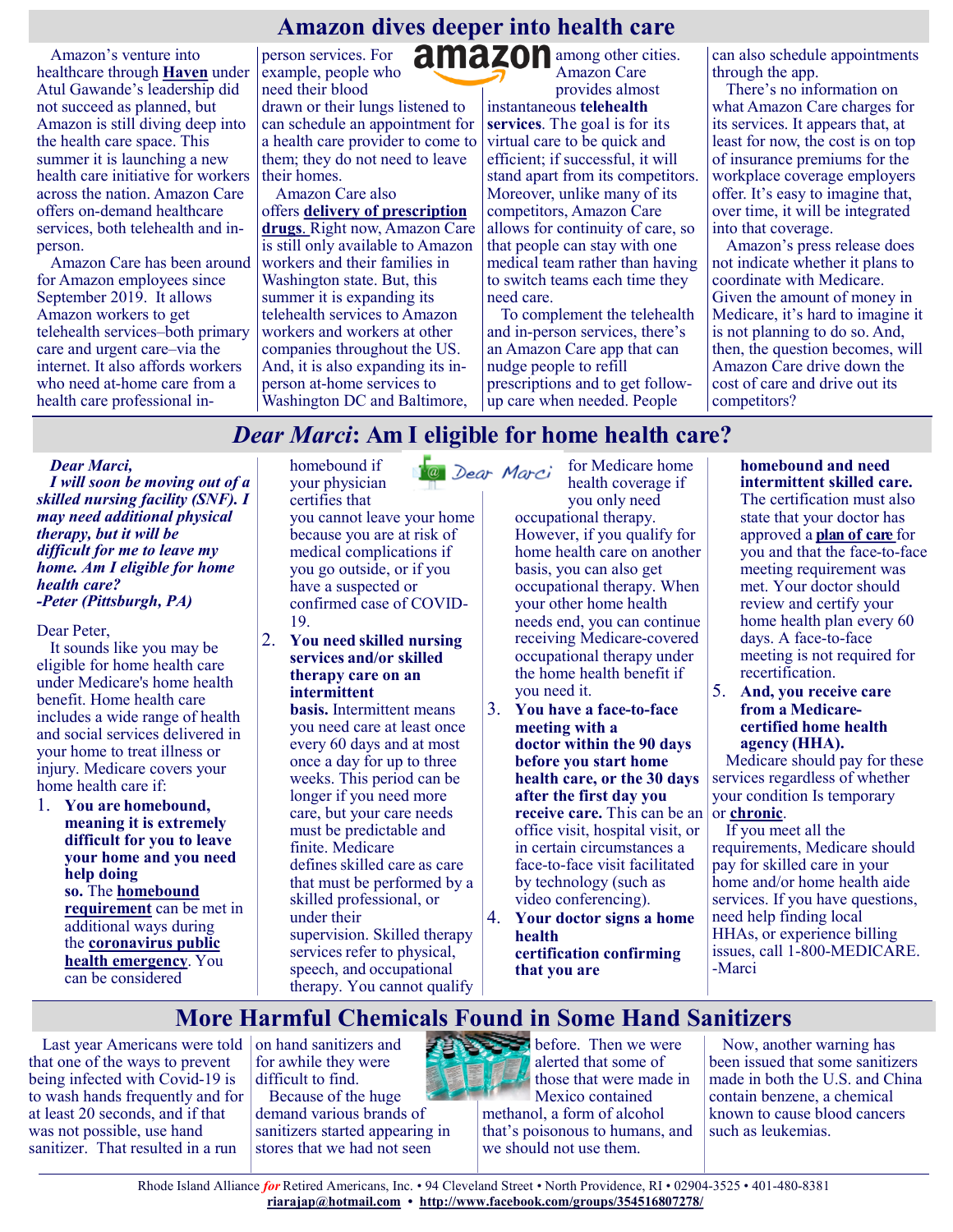## **Military Exposed to Toxic Fumes From Burn Pits Set to Get Bipartisan Boost**

Lawmakers on Capitol Hill on Friday planned to roll out what could be the most ambitious attempt ever tried to treat American war fighters poisoned in deployments overseas.

The bipartisan bill, modeled on both Agent Orange legislation and the 9/11 health act, aims to help unknown thousands of veterans who got sick after being exposed to toxic substances from massive open fire pits where the military burned its garbage, as well as other sources.

The Department of Veterans Affairs estimates some 3.5 million service members were exposed to the toxic trash plumes in Iraq, Afghanistan and other battlegrounds, and maintains a **[burn pits](https://veteran.mobilehealth.va.gov/AHBurnPitRegistry/#page/home)  [registry](https://veteran.mobilehealth.va.gov/AHBurnPitRegistry/#page/home)** through which nearly 236,000 veterans have reported

exposures. President Joe Biden believes that toxic smoke is responsible for the brain cancer that killed his son Beau in 2015.

Yet the VA and the military deny the vast majority of claims for retirement and health benefits from ill veterans, leaving them to cope with disability and mounting medical bills on their own until they die.

The reasons range from simple denials that noxious fumes caused illnesses to the classic problems even the sickest veterans encounter when they confront enormous snarls of red tape at the VA and Department of Defense.

Generally, it's up to the sick service members to prove their cases.

Sens. Kirsten Gillibrand (D-



(R-Fla.) predict their bill will finally ease that burden. "The bottom line is that our

veterans served our country, they are sick, and they need health care — period," said Gillibrand.

"No more excuses. No more delays. It is time to act," Rubio said.

The bill is called "The Presumptive Benefits for War Fighters Exposed to Burn Pits and Other Toxins Act." Its text was expected to be released Friday with the formal introduction of the measure. Comedian Jon Stewart, a strong advocate for the 9/11 health act, is also taking up the cause of burn pit vets.

It comes on the heels of Senate testimony from **[veterans](https://khn.org/news/article/military-veteran-toxic-exposure-burn-pits-health-care-benefits-lung-disease/)** 

N.Y.) and Marco Rubio **[such as Will Thompson](https://khn.org/news/article/military-veteran-toxic-exposure-burn-pits-health-care-benefits-lung-disease/)**, who still can't get his military retirement benefits even though his double-lung replacement makes him 100% disabled, he said. His lungs failed after breathing the trash smoke in Iraq, and doctors found traces of jet fuel and metal in his tissue.

Thompson said he suffered a mild stroke shortly after the March 10 hearing in which he visibly struggled to deliver his testimony. His doctors told him it stemmed from treating skin cancer that he's more susceptible to because of the immunosuppressants he must take to keep his body from rejecting his transplanted lungs

He and others are tired of waiting on a system that leaves many worse off than he is….**[Read More](https://khn.org/news/article/military-service-members-veterans-exposed-to-burn-pits-toxic-fumes-bipartisan-legislation/)**

### **'I'm Scared': CDC Director Warns of 'Impending Doom' as COVID-19 Cases Climb**

Centers for Disease Control and Prevention head Rochelle Walensky said she feels a sense of "impending doom" as COVID-19 cases and hospitalizations tick back up, and pleaded with the public to continue masking up until a majority of the population is vaccinated, **[NBC News](https://www.nbcnews.com/politics/white-house/cdc-director-warns-impending-doom-covid-cases-rise-n1262355)  [reported.](https://www.nbcnews.com/politics/white-house/cdc-director-warns-impending-doom-covid-cases-rise-n1262355)**

"I'm going to lose the script, and I'm going to reflect on the

recurring feeling I have of impending doom," an emotional Walensky said at a Monday press conference. "We have so much to look forward to, so much promise and potential of where we are, and so much reason for hope. But right now I'm scared. I know what it's like, as a physician, to stand in that patient room gowned, gloved,



be the last person to touch someone else's loved ones, because their loved

ones couldn't be there." The recent increase in COVID infections comes as **[roughly 2.5](https://www.washingtonpost.com/nation/2021/03/26/coronavirus-covid-live-updates-us/)** 

**[million Americans a day](https://www.washingtonpost.com/nation/2021/03/26/coronavirus-covid-live-updates-us/)** are being inoculated against the coronavirus. Walensky pointed to the emergence of more contagious variants, more

people traveling, and governors reopening their states too quickly.

"We are not powerless," said Walensky. "We can change this trajectory of the pandemic, but it will take all of us recommitting to following the public health prevention strategies consistently, while we work to get the American public vaccinated."

**Her Doctor's Office Moved One Floor Up. Her Bill Was 10 Times Higher**

Kyunghee Lee's right hand hurts all the time.

She spent decades running a family dry cleaning store outside Cleveland after emigrating from South Korea 40 years ago. She still freelances as a seamstress, although work has slowed amid the covid-19 pandemic.

While Lee likes to treat her arthritis with home remedies, each year the pain in the knuckles of her right middle finger and ring finger increases until they hurt too much to touch. So about once a year she goes to see a rheumatologist, who administers a pain-relieving injection of a steroid in the

joints of those fingers. Her cost for each round of injections has been roughly \$30 the past few years. And everything is easier, and less painful for a bit, after each steroid treatment.

So, in late summer she masked up and went in for her usual shots. She noticed her doctor's office had moved up a floor in the medical building, but everything else seemed just the same as before — same injections, same doctor.

Then the bill came.

**The Patient:** Kyunghee Lee, a 72-year-old retiree with UnitedHealthcare AARP Medicare Advantage Walgreens



insurance who lives in Mentor, Ohio **Medical Service:** Steroid

injections into arthritic finger joints

**Service Provider:** University Hospitals Mentor Health Center, part of the University Hospitals health system in northeastern Ohio

**Total bill:** \$1,394, including a \$1,262 facility fee listed as "operating room services." The balance included a clinic charge and a pharmacy charge. Lee's portion of the bill was \$354.68.

**What Gives:** Lee owed more than 10 times what she had paid for the same procedure done

before by the same physician, Dr. Elisabeth Roter.

Lee said it was the "same talking, same injection — same time."

Lee and her family were outraged by the sudden price hike, considering she had gotten the same shots for the far lower price multiple times in the years before. Her daughter, Esther, said this was a substantial bill for her mother on her Social Security-supplemented income.

"This is a senior citizen for whom English is not her first language. She doesn't have the resources to fight this," Esther Lee said….**[Read More](https://khn.org/news/article/bill-of-the-month-hospital-facility-fee-outpatient-arthritis-injections/)**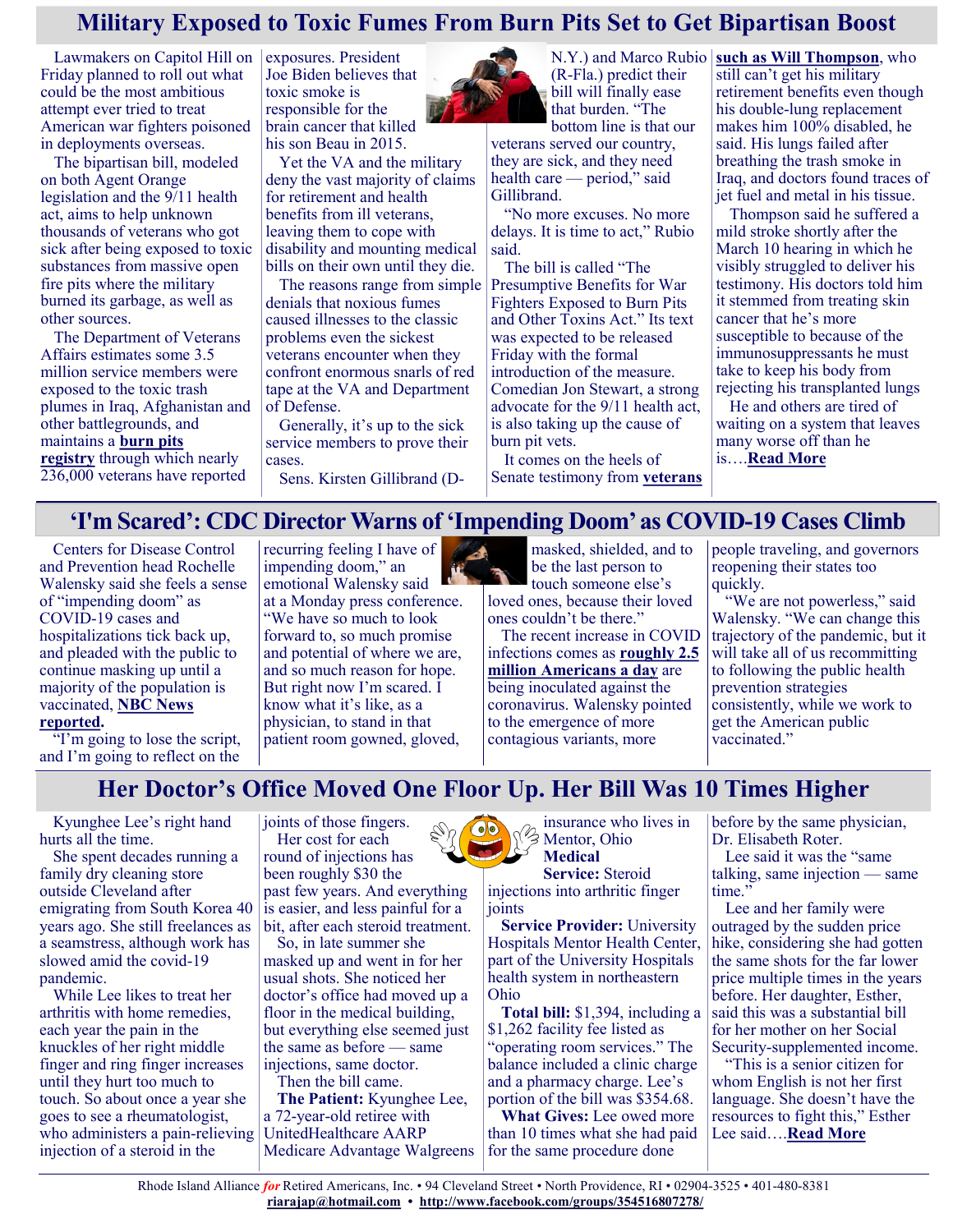## **Caregiving for the Elderly**

More than ever before, families are providing long-term care to older adults with limitations in the ability to perform tasks necessary for independent living. Nearly 25% of American households are providing care to people age 50 years and over. Families are the foundation of a stressed healthcare system. Hospital stays are shorter than ever and family caregivers are often expected to do what healthcare professionals once did, and do so without training.

- Monitor symptoms and administer complex medication regimens
- ◆ Assist with personal care
- ◆ Perform housekeeping tasks
- Provide emotional support
- Manage difficult behaviors such as wandering, aggression, & hallucinations
- ◆ Deal with healthcare providers and insurance companies
- ◆ Manage finances ◆ Coordinate care

Deal with uninvolved or

unhelpful family members

If you or someone you know is arranging or providing care for someone experiencing illness-related losses or frailty, there are some important facts you should know.

#### **What are the effects of caregiving?**

Caregiving is what professionals call the unpaid work of family members that make it possible for spouses and parents to live at home longer. Most family members think of it as doing what comes naturally when you're a wife, husband, daughter, son, or other family member.

**While many caregivers find much meaning in being able to help a loved one, there are health risks associated with long-term caregiving:**

- $\triangle$  80% of caregivers say they feel a great deal of stress.
- $\triangleleft$  50% have clinically significant depression.
- ◆ Anxiety is higher in caregivers than non-

caregivers.

◆ Caregivers have more physical health problems.

◆ Strained caregiver spouses are at increased risk of dying.

- ◆ Caregivers have poorer immune system function and slower healing of wounds.
- ◆ Caregivers experience more colds and other viral illnesses.

In addition to health risks, caregivers can experience financial strain associated with illness expenses, passing up promotions, and reducing work commitments in order to continue giving care to a loved one.

#### **Effects on the Family**

Spousal caregivers. People providing care to a husband or wife often experience significant changes in marital relationships. Responsibilities that were once handled by the ill spouse may have to be taken over by the caregiver. This may involve learning new skills at a time when there is less energy for

new things. Many times, the spouse feels that roles have been reversed and this can be overwhelming and frustrating. There are also losses. Activities that once provided pleasure and deepened a sense of connection may no longer be possible. Caregiving spouses can begin to feel very isolated from their friends and feel tremendous guilt about their own unmet needs.

Adult children providing care. Caregivers often are raising families at the same time they are helping an older family member. Caregiving can affect the siblings, spouses, children and grandchildren of the caregivers. Sometimes it seems as if everything in the family revolves around the health concerns of one person. This can lead many people in the family to feel like health problems have taken over family life. When this happens, needs for attention go unmet and relationships that were doing well before may become stressed….**[Read More](https://www.aamft.org/Consumer_Updates/Caregiving_for_the_Elderly.aspx#:~:text=Caregiving%20for%20the%20Elderly%20More%20than%20ever%20before%2C,are%20the%20foundation%20of%20a%20stressed%20healthcare%20system.)**

# **All About Nursing In-Home Care**

Deciding on hiring nursing inhome care services for a loved one is a difficult one for many reasons. Not only does this mean they're losing their independence but it also means we have to admit they're getting older. Here are guidelines discussing all about nursing in home care.

#### **When Is Nursing In-Home Care Necessary?**

When your loved one needs more than assistance with housekeeping, running errands or medical monitoring, it's time to bring on board in home care support services from a skills nursing professional. These professionals bring things to the next level by administering medications, assist with wound care, perform injections and monitor serious illnesses or health conditions that are unstable. They'll work in conjunction with those providing personal care services, not instead of, because they're offering specialized medical care.

#### **Who Pays for In-Home Nursing Care?**

Under most circumstances, if your loved one qualifies for Medicaid, their in-home nursing care and in home care assistance will have coverage if it's deemed medically necessary by their primary care physician. Medicaid typically covers most or all of the fees in association with this care. If your loved one has a long-term insurance plan, they'll likely have coverage for skilled nursing care and in home care for elderly that a physician has found medically necessary. However, it depends on the coverage offered by their policy.

#### **How to Hire an In-Home Caregiver**

It's essential for you to take the time to discuss the needs and limitations your loved one has with them, as well as with their physician. Go over the doctor's



recommendations and determine how they meld with your loved one's expectations, likes and dislikes.

Then, look at agencies to find a trustworthy, compassionate and responsible, skilled nursing professional. When you're working with prescreened workers, you know they've passed background checks and have relevant work experience. Ask them if they've worked with elderly home care products, have experience with private senior home care, and if they've ever worked with group home care to get a better idea of their past work experience.

**Look for Recommendations** Others in your family may have worked with a skilled nursing professional who provided excellent care. If they're not available, they may have another recommendation to offer. Ask about in home care costs elderly and the senior at

home care services their company provides. For example, if the referral works for Axxess home care, ask them about the company and for references.

**Conduct Interviews** Of the essential parts of nursing in home care is the interview process. You're going to be speaking with many skilled nursing professionals about their background, experience and obtaining references. During the interview process, you're discussing the job details, what their expectations are going to be, and asking them how they believe they're going to be able to handle the tasks at hand. You're going to be discussing their previous work experiences, like their time at Encompass home care, for example, and checking the references they provide. In doing so, can determine a good fit for your loved one's needs.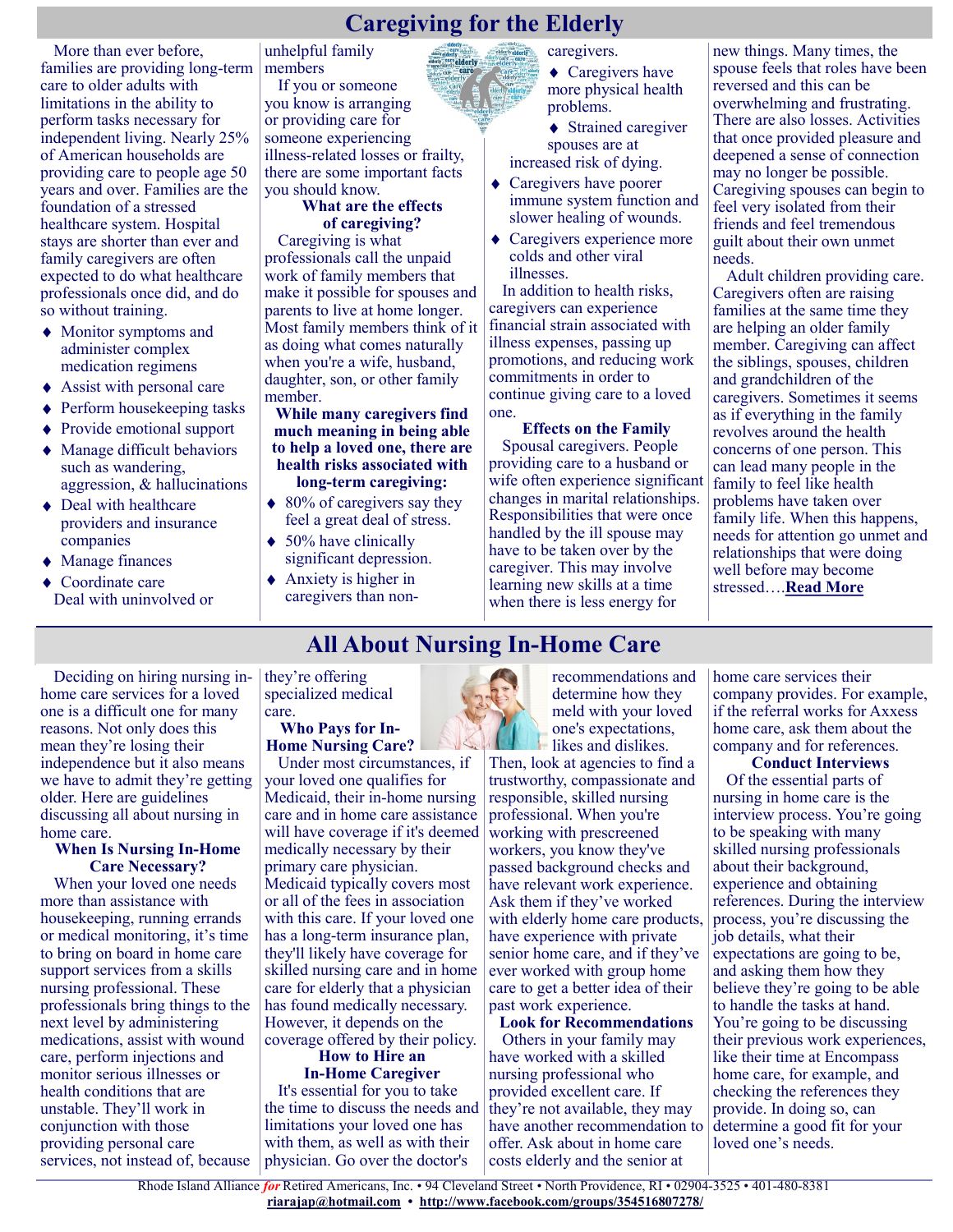# **RIARA HealthLink Wellness News** *<b>Redistribles Redistribles*



# **Drug Boosts Survival for Women With Advanced Ovarian Cancer**

Women with advanced ovarian roughly  $25%$  of cancer often face grim statistics, with less than half surviving for five years after their diagnosis. However, a new study suggests that so-called "maintenance therapy" with a targeted cancer drug may add years to some patients' lives.

In findings described by some experts as "remarkable," the study showed that women with advanced ovarian cancer linked to the BRCA gene were much more likely to be alive with no signs of their cancer coming back in five years if they receive Lynparza (olaparib), a targeted cancer therapy known as a PARP inhibitor.

This class of drugs blocks an enzyme called PARP that cancer cells need to repair damage to their genetic material, and blocking it causes cancer cells to die. There are two other PARP inhibitors approved to treat ovarian cancer, Zejula (niraparib) and Rubraca (rucaparib).

PARP inhibitors are particularly effective against cancers linked to BRCA genes. Often thought of as the breast cancer genes, BRCA1 and BRCA2 are responsible for

ovarian cancer cases. The new study

provides five-year follow-up data from a clinical trial of women with BRCA-positive advanced ovarian cancer who received Lynparza for two years after their initial treatment ended.

Happily, the survival benefits lasted five years out regardless of how aggressive the cancers were, said study author Dr. William Bradley, a gynecologic oncologist at Froedtert Health and Medical College of Wisconsin in Milwaukee.

It's still too early to use the word cure, but that may be where this is headed, he added. "Maintenance therapy with Lynparza really should be considered standard of care for BRCA-positive advanced ovarian cancer," Bradley said.

The study included 391 women with a BRCA mutation and advanced ovarian cancer who completed chemotherapy; 260 received Lynparza and 131 received a placebo. When compared with women on the placebo pill, more than twice as many women on Lynparza were still alive with no progression of their cancer five years after the



news," Bradley said. "Women enjoyed the benefit for the next three years when off therapy."

Calling the new results "quite remarkable," Dr. Konstantin Zakashansky, director of gynecologic oncology at Mount Sinai West in New York City, said that the new findings may well be akin to a cure for these women.

"Even after five years, there is quite a significant benefit," said Zakashansky, who wasn't part of the study. "We have never seen anything like this before with ovarian cancer."

PARP inhibitors do have their share of side effects, including risk for blood abnormalities that can leave women more prone to infection or fatigue, but the follow-up data showed that these do not get worse with time, researchers said. "The safety signal did not progress or become ominous," Bradley said.

These women will now be followed indefinitely, he added.

The new findings suggest that maintenance therapy with Lynparza has a lasting impact

for women with BRCA-positive advanced ovarian cancer, and time will answer all remaining questions, said Dr. Deborah Armstrong, a professor of oncology at Johns Hopkins Kimmel Cancer Center in Baltimore. She was not involved in the new study.

"Is it possible that two years of therapy with this drug is nipping cancer cells in the bud or are they just quieted down and will come back later?" Armstrong asked.

Another point is that the new drug may be cost-prohibitive for some women, she said. "It is extremely expensive, costing \$10,000 to \$12,000 a month, and even people with really good insurance have high copays."

The findings were presented at the Society of Gynecologic Oncology's virtual annual meeting, held March 19-25. Findings presented at medical meetings are considered preliminary until published in a peer-reviewed journal. **More information [The National Ovarian Cancer](https://www.ovarian.org/about-ovarian-cancer/treatment)  [Coalition](https://www.ovarian.org/about-ovarian-cancer/treatment)** offers more on ovarian cancer treatment options.

# **Most Post-Surgical Opioids Go Unused: Study**

Using cellphones to track patients' painkiller use, a new study found more than 60% of opioid painkillers prescribed to surgical patients after their procedures went unused.

That has implications for the ongoing epidemic of opioid misuse in the United States, where unused medications can be diverted to others. Giving surgical patients only the amount of pills they need could help curb the problem.

In the new study, researchers at the University of Pennsylvania Perelman School of Medicine used an automated text messaging system that regularly checked in with more than 900 orthopedic or urologic

procedure patients to ask about their pain and use of opioids prescribed to control their pain.

The patients had common procedures, including knee arthroscopy, hand fracture repairs, vasectomies and prostate removal.

Over 21 days of follow-up, orthopedic surgery patients took an average of six of 20 prescribed opioid pills, while urology patients took an average of one of seven prescribed pills, the findings showed.

Overall, 64% of patients said they didn't even use half of their prescription. And only 21% of orthopedic surgery patients and



11% of urology patients needed a refill a month after their procedure, according to the report.

Most of the patients took opioids within the first few days after their procedure, the study authors noted.

"Through simple text messaging, we highlight a method which gives clinicians the information they need to reduce prescribing and manage pain," said co-author Dr. Anish Agarwal. He is a clinical innovation manager in the Penn Medicine Center for Digital Health and an assistant professor of emergency medicine.

"We found that more than 60% of the opioid tablets prescribed

went unused, which tracks with the team's preliminary studies," Agarwal said in a school news release. "We can begin to use these data in multiple ways: One approach would be to look at trends in patient-reported use and tailor future prescribing to meet the anticipated pain for the majority of patients undergoing a specific procedure."

In response to the opioid crisis in the United States, there's growing use of text messaging to track how many prescription opioids patients actually take after a procedure, and to potentially ensure that no more than the necessary amount is prescribed….**[Read More](https://consumer.healthday.com/b-3-26-most-post-surgical-opioids-go-unused-study-2651181390.html)**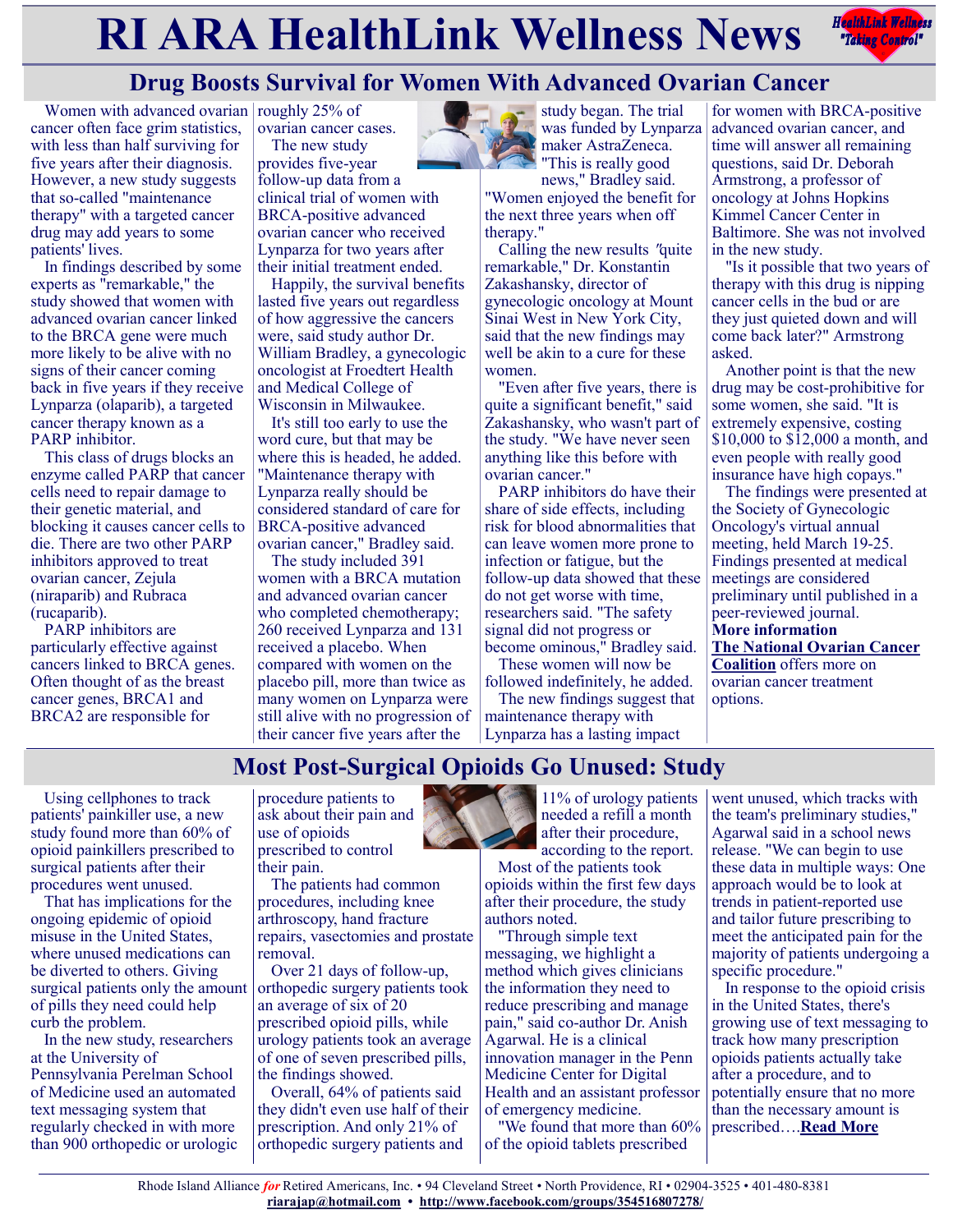## **What to know about chest wall pain**

Chest wall pain may result from an injury to the muscles, joints, or cartilage. In some cases, home treatments such as hot or cold therapy may help.

The cause of chest pain is difficult to diagnose from symptoms alone. For this reason, it is important to contact a doctor for this complaint.

This article will look at some causes and treatments associated with chest wall pain.

**What is chest wall pain?** Chest wall pain refers to pain

inside of the chest. It may affect the muscles, bones, or soft tissue in the chest. In some cases, the pain might involve organs, such

as the heart and lungs.

Chest wall pain can cause different sensations, ranging from tightness to sharp, stabbing pains. It may also come and go and vary in duration from hours to days.

In some cases, chest wall pain may only occur with movement or in response to touching the area.

Chest pain can occur with **[heart disease](https://www.medicalnewstoday.com/articles/237191)** or a **[heart](https://www.medicalnewstoday.com/articles/151444)  [attack](https://www.medicalnewstoday.com/articles/151444)**. However, many instances of chest wall pain are **[not due](https://www.health.harvard.edu/heart-health/chest-pain-a-heart-attack-or-something-else)** to a heart problem. In fact, some estimates suggest that **[nearly a quarter](https://gi.org/topics/non-cardiac-chest-pain/)** of the



population will experience chest wall pain from something other than a heart problem.

For example, a **[common](https://www.racgp.org.au/afp/2015/august/musculoskeletal-chest-wall-pain/)  [cause](https://www.racgp.org.au/afp/2015/august/musculoskeletal-chest-wall-pain/)** of chest wall pain is

an injury to the muscles, joints, or cartilage.

**When to seek emergency care** Chest wall pain warrants emergency care if person experiences:

- $\bullet$  intense pain in the center of the chest that lasts for longer than a few minutes
- $\bullet$  pain that spreads to the back, neck, or shoulders
- ◆ other symptoms, such as **[shortness of](https://www.medicalnewstoday.com/articles/314963)**

#### **[breath,](https://www.medicalnewstoday.com/articles/314963) [dizziness](https://www.medicalnewstoday.com/articles/325251)**, or **[confusion](https://www.medicalnewstoday.com/articles/confusion)**

- $\triangleleft$  loss of consciousness or fainting
- These symptoms could indicate a heart attack and, therefore, require immediate medical care.
- A heart attack is not the only reason to seek emergency care. Some other signs that chest wall pain requires emergency care include:
- chest pain with a **[fever](https://www.medicalnewstoday.com/articles/168266)**
- difficulty breathing
- $\bullet$  intense chest pain following a fall or blow to the chest...**[Read More](https://www.medicalnewstoday.com/articles/chest-wall-pain?utm_source=Sailthru%20Email&utm_medium=Email&utm_campaign=MNT%20Daily%20News&utm_content=2021-03-25&apid=37593331&rvid=f915a991a9da8aa87161f71f386c86880aad31939561f2f950a51d6f51e5bf66#when-to-get-em)**

## **Heart Failure at 35 Helped New York Cardiologist Better Care for Patients**

Unlike most of his cardiology colleagues, Dr. Satjit "Saj" Bhusri has personal experience with heart disease – and he doesn't hesitate to share his story with patients.

Sometimes, he'll even show them a picture. He's lying in a hospital bed, hooked up to a ventilator and covered in ice to bring down a raging fever – the result of a viral infection that led to heart failure when he was 35.

"My wife thought it would be the last picture of me alive," he said. It's the background on his phone, a constant reminder of what he went through.

Saj's symptoms started after the couple returned from a twoweek trip to Thailand in 2015. At first, he developed recurrent fevers and shortness of breath,

which he believes were caused by a virus. Within days, he could barely get out of bed.



Growing more worried by the hour, his wife, Ayesha, took him to Lenox Hill Hospital, where he then worked as an associate program director for the cardiology fellowship. One of his fellows performed an echocardiogram that showed Saj's heart was barely pumping.

It's the last thing Saj remembers before doctors placed him in a medically induced coma and transferred him to a center specializing in advanced heart failure therapy. The facility was equipped to do a heart transplant.

Doctors told Ayesha that Saj had fulminant myocarditis, a

potentially fatal inflammation of the heart muscle that can  $\sum$  lead to irregular

heartbeats, organ failure and a type of shock that prevents the heart from pumping enough blood to sustain the body. On top of all that, the infection sent him into septic shock, causing his blood pressure to drop dangerously low and his organs to begin to fail.

"He was so unwell, and he deteriorated so fast," Ayesha said. "It's such a rare thing at such a young age, like getting struck by lightning."

It was a long few weeks. One night, Saj's heart stopped temporarily before doctors revived him with CPR. Along the way, he developed blood

clots throughout his body. The worst was in his right wrist, turning it black from lack of blood flow.

Surgeons were able to restore blood flow. Afterward, his hand was paralyzed.

"My one-year mortality at one point was 90%," he said. "It was a gift and a curse to know too much about that."

Even after he was released from the hospital, Saj knew he had only a 50-50 chance of living for another year.

To boost those odds, he threw himself into occupational therapy and cardiac rehab, first walking and then jogging. In addition to building his stamina, he regained the use of his right hand….**[Read More](https://consumer.healthday.com/aha-news-heart-failure-at-35-helped-new-york-cardiologist-better-care-for-patients-2651221748.html)**

**Gen X, Millennials in Worse Health Than Prior Generations at Same Age**

Medicine may have advanced by leaps and bounds over the last century, but Generation X and millennials are in worse health than their parents and grandparents were at their age.

That's the conclusion of a new study that looked at markers of physical and mental health across the generations.

And overall, there has been a downhill slide over time: Gen X'ers and millennials were in worse shape when it came to various physical health

measures. They also reported more anxiety and depression symptoms, heavy drinking and drug use.

The findings are, unfortunately, no surprise,

according to Benjamin Miller, chief strategy officer for the nonprofit Well Being Trust, in Oakland, Calif.

"Studies like this corroborate what we've known," said Miller, who was not involved in the research.

Recent years have seen a well-documented national rise in deaths from suicide, drug abuse and problem drinking, which some experts have labeled "deaths of despair."

Those deaths accelerated during and after the 2008 recession, and not much has changed since, Miller said.

Generation X generally refers to Americans born between 1965 and 1980, while millennials (or Generation Y)

are typically said to include people born between 1981 and the mid-1990s. In this study, the range was 1981 to 1999.

In general, both generations were worse off when it came to "physiological dysregulation," which includes problems like elevated blood pressure and cholesterol, excess belly fat, and substances in the blood that suggest the body is in a state of chronic inflammation….**[Read](https://www.usnews.com/news/health-news/articles/2021-03-25/gen-x-millennials-in-worse-health-than-prior-generations-at-same-age)  [More](https://www.usnews.com/news/health-news/articles/2021-03-25/gen-x-millennials-in-worse-health-than-prior-generations-at-same-age)**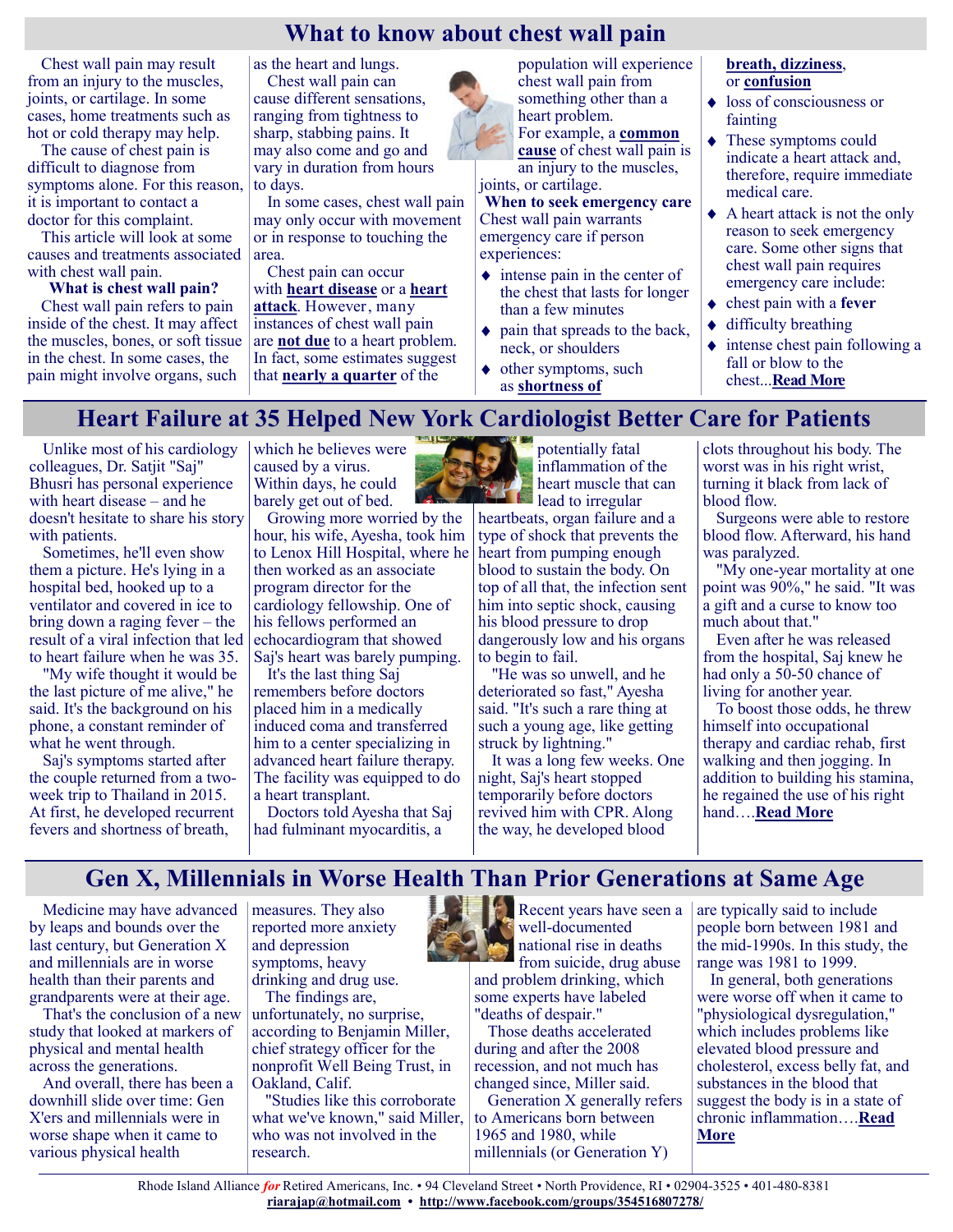## **Drug Used in Cancer Patients Might Help Treat Alzheimer's**

A drug with a 30-year track record as an effective tool for fighting cancer may significantly improve memory and thinking in patients with mild-to-moderate Alzheimer's disease, new research suggests.

Sargramostim (brand name: Leukine) has long been used after cancer treatment to coax a patient's bone marrow to make more disease-fighting white blood cells. It uses a protein called GM-CSF that has been linked to a significantly lower risk of Alzheimer's among patients with rheumatoid arthritis (RA). RA patients typically have higher-thannormal levels of GM-CSF in their blood.

Working with 40 Alzheimer's patients, researchers have now concluded that a three-week regimen of sargramostim can actually reverse telltale brain damage associated with the disease, and markedly improve memory and thinking ability.

"This discovery of the safety and [effectiveness] of GM-CSF in Alzheimer's disease has the potential to be a breakthrough, which will be proved when a larger, longer trial is done to show that the benefits we saw

are stronger and long lasting," said study lead author Huntington Potter. He's the director of the University of Colorado Alzheimer's and

Cognition Center in Aurora. The new findings come on the heels of another potential Alzheimer's breakthrough, in the form of an experimental drug called donanemab.

As reported March 13 in the New England Journal of Medicine, a monthly shot of donanemab for about 18 months effectively eliminated buildup of amyloid-beta plaques in the brains roughly 70% of Alzheimer's patients studied.

For the new study, 20 patients were treated with sargramostim five days a week for three weeks. Twenty other patients received placebo shots. The trial was double-blind, meaning neither the investigators nor participants knew which treatment they were getting.

At the end of the trial, those in the sargramostim group scored nearly 2 points higher on a standard 30-point test of thinking skills.

Their production of diseasefighting immune cells also shot



up. And preexisting nervous system damage -- including levels of amyloid plaque and Alzheimer's-related

tangles in the brain -- all reversed, in what researchers described as a "partial normalization" process.

The study showed the benefits induced by GM-CSF were found to last as much as 45 days after treatment ended, Potter noted. The drug was also found to be safe and well-tolerated.

Researchers have approval from the U.S. Food and Drug Administration and funding from the U.S. National Institutes of Health and the Alzheimer's Association to carry out a longer, larger trial of GM-CSF to verify their findings.

Heather Snyder, vice president of medical and scientific relations for the Alzheimer's Association, called the research into use of antiinflammatory drugs in dementia treatment "intriguing."

"The Alzheimer's Association is actively investing in clinical trials to explore their potential use for dementia treatment," she said.

At the same time, Snyder cautioned that this line of research is still "very preliminary" and work must continue in larger, more diverse populations.

"Alzheimer's is complex, and successful treatment will most likely address the disease in multiple ways with medication and behavior interventions, like combination therapies similar to heart disease and cancer," she said. "We must accelerate the pursuit of a wide variety of Alzheimer's treatments with the idea that they will likely be used in combination to be most effective."

Snyder said the association is funding and collaborating with scientists around the world to make this happen.

Potter's team reported its findings March 25 in the online edition of the journal Alzheimer's & Dementia: Translational Research & Clinical Interventions. **More information** To learn more about Alzheimer's treatments, visit

the **[Alzheimer's Association](https://www.alz.org/alzheimers-dementia/treatments)**.

# **7 Healthy Strategies to Navigate a Food Swamp**

On nearly every corner, and along the roads in between, the familiar signs comfort and tempt abound, swamping us: burgers and fried chicken, ice cream and doughnuts, sweets and treats galore.

Welcome to the food swamp, where Americans get bogged down in a morass of cheap, convenient, alluring – and very often unhealthy – culinary choices.

"All these fast-food companies with all their marketing are competing for our stomach space and our dollars," said Penny Kris-Etherton, distinguished professor of nutrition at Penn State University in University Park. "It's hard to make healthy choices when there are so many odds against you."

The term "food swamp" was coined about a decade ago to denote areas where fast-food

chains and convenience stores healthier options such

as grocery stores and restaurants with wider choices. They often coincide with food deserts, where a lack of convenient or low-cost supermarkets makes it harder to get fresh produce and nutritious food.

That combination all too often occurs in low-income and under -resourced neighborhoods, said Kristen Cooksey Stowers, an assistant professor at the University of Connecticut who specializes in health equity and food-related public policy.

"It's not that fast food or corner stores are inherently bad," she said. "But when it becomes the majority of what a neighborhood can rely on, that's a problem. We see areas inundated with unhealthy food."



obesity, and she led a 2017 study published in the International Journal of Environmental Research and Public Health showing food swamps were a better predictor of obesity than food deserts.

Kris-Etherton was chief author of an article last year in the Journal of the American Heart Association linking food swamps and food deserts to poor diet quality, obesity and cardiovascular disease, all of which can be more prevalent among low-income people, many of whom are Black and Hispanic and other people of color. The authors called for policy changes to address the disparities.

In the long term, Cooksey

Stowers said, solutions include better zoning to limit clusters of fast-food outlets, incentives to build grocery stores and farmers markets in disadvantaged areas, and even requiring convenience stores to stock a certain percentage of healthy food.

"People need to realize they are empowered to be part of the change in their communities," she said.

In the meantime, if you're hungry, keep this in mind:

**Carry a healthy snack**. An apple, carrot sticks or some nuts in the car might keep you from overdoing it at the drive-thru. "Take something with you so you don't get really hungry," Kris-Etherton said. "When you're really hungry, you eat more."...**[Read More](https://consumer.healthday.com/aha-news-7-healthy-strategies-to-navigate-a-food-swamp-2651207206.html)**